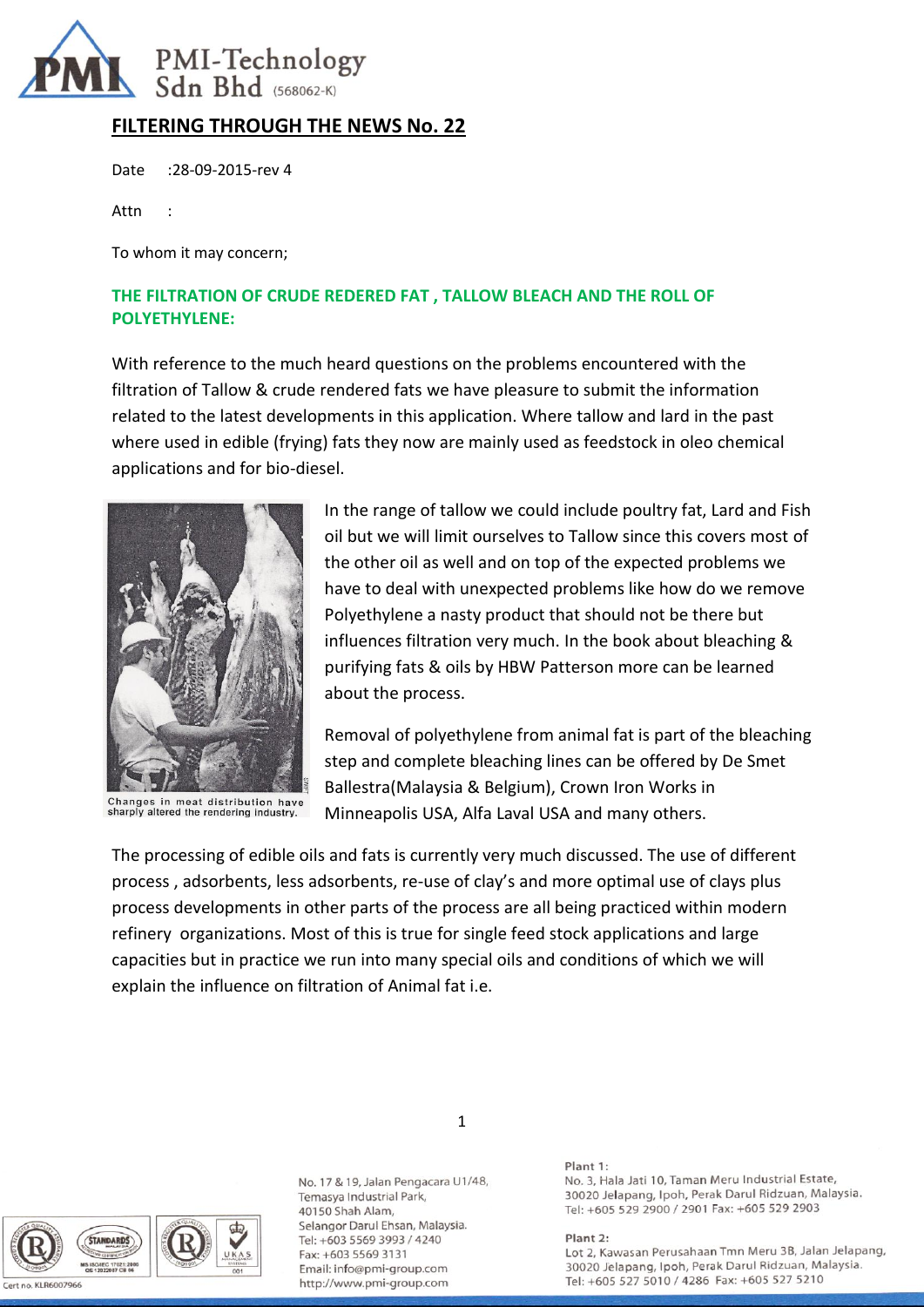

Tallow both in crude rendered fat and in bleaching . The oil contains PE (= polyethylene) and in this paper we try to explain how to filter these products.





Fat derived from cattle is usually softer than that of sheep or goats and as with pigs ,inner organs yield the firmest fat and subcutaneous tissue the lowest. Climate and diet have a market effect upon the fatty acid make up of tallow . Edible tallow is less popular and in some parts of the world completely disappeared. BSE and other veterinarian diseases have made the product in-edible and it shifted towards the soap , oleo –chemical applications and the Bio-diesel industry .

2



No. 17 & 19, Jalan Pengacara U1/48, Temasya Industrial Park, 40150 Shah Alam, Selangor Darul Ehsan, Malaysia. Tel: +603 5569 3993 / 4240 Fax: +603 5569 3131 Email: info@pmi-group.com http://www.pmi-group.com

Plant 1: No. 3, Hala Jati 10, Taman Meru Industrial Estate, 30020 Jelapang, Ipoh, Perak Darul Ridzuan, Malaysia. Tel: +605 529 2900 / 2901 Fax: +605 529 2903

## Plant 2: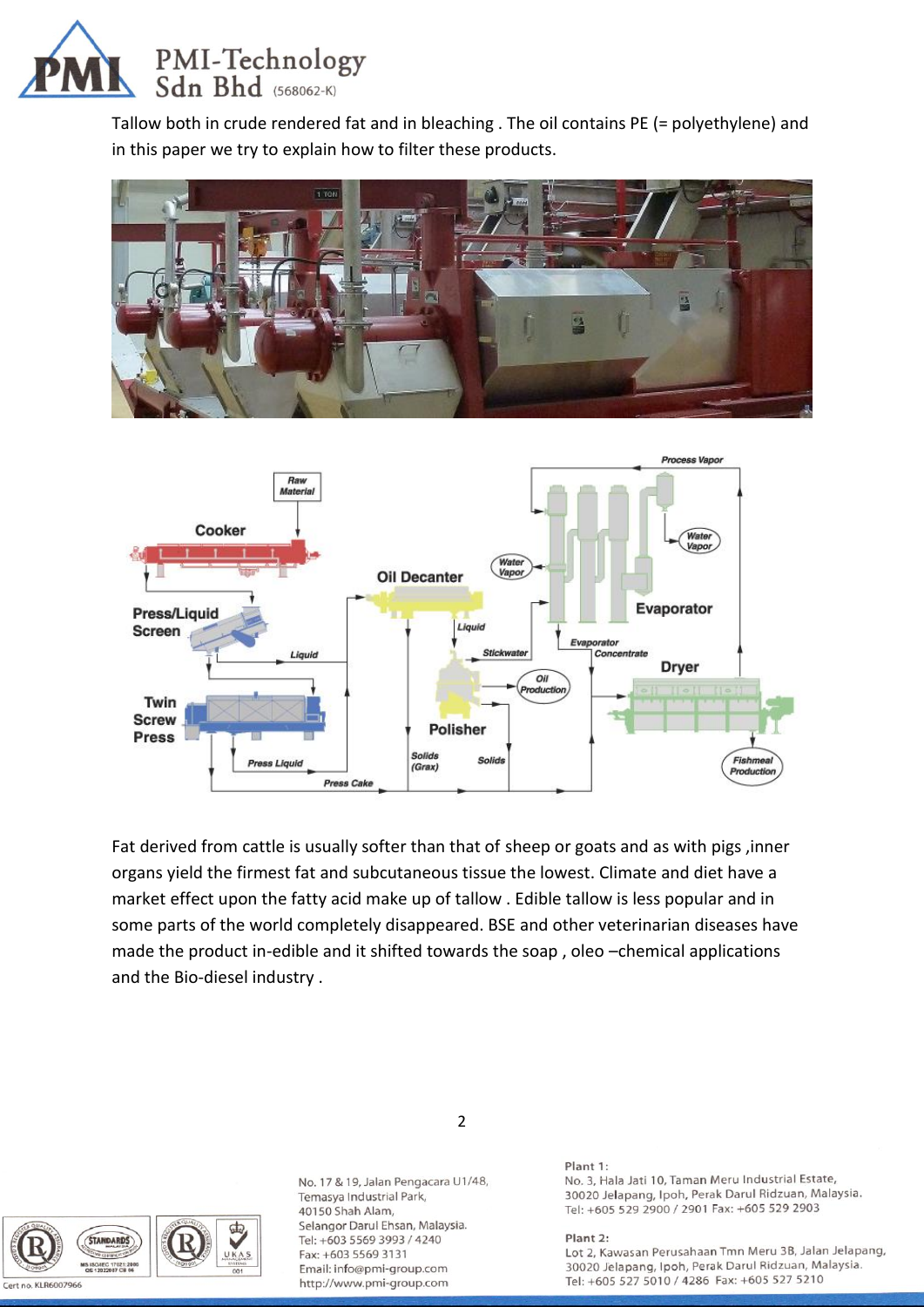

Remnants of polyethylene packaging, earmarks and other PE articles are a nuisance in animal fats. To find out if PE is present a sample of tallow is kept for 5 hr at 60 degrC, When the sample remains completely clear negligible plastic is present .



# **RENDERED FAT:**

PMI has an interest in the rendering industry and in the last few years we have supplied several filters to replace decanters , to filter after the decanter and even polish centrifuges at fat rendering plants or to only filter the crude rendered fat without centrifuges. Amongst the

applications we had filters for Mechanique Moderne in France where we filtered chicken rendered fat at la Reunion Island (3-4 m3 in 8 hr day) and a big installation at Caillaud in France(engineered through SIL-De Smet) for approx. 5 mt/hr rendered cattle and several filters at Rietmann/Saria France or Rendac in The Netherlands.

The new legislation in Europe makes it difficult to mix bone meal with cattle feed and the thread of BSE and other scandals in the European territory made the renderers to look at different processing ways. One of the demands was a better clarity of the oil/fat stream since it all had to go to direct fuel oil or is converted into FAME (fatty acid methyl ester) =bio diesel .

The traditional way was a filter system and in the old De Laval installations "Hercules" Rapidor leaf filters where used(pre coat type). Other installations like Dupp's also used leaf filters and we sold several filters in the USA for this duty (EXCEL, KALUZNI BROTHERS,etc).

3



No. 17 & 19. Jalan Pengacara U1/48, Temasya Industrial Park, 40150 Shah Alam, Selangor Darul Ehsan, Malaysia. Tel: +603 5569 3993 / 4240 Fax: +603 5569 3131 Email: info@pmi-group.com http://www.pmi-group.com

## Plant 1:

No. 3, Hala Jati 10, Taman Meru Industrial Estate, 30020 Jelapang, Ipoh, Perak Darul Ridzuan, Malaysia. Tel: +605 529 2900 / 2901 Fax: +605 529 2903

## Plant 2: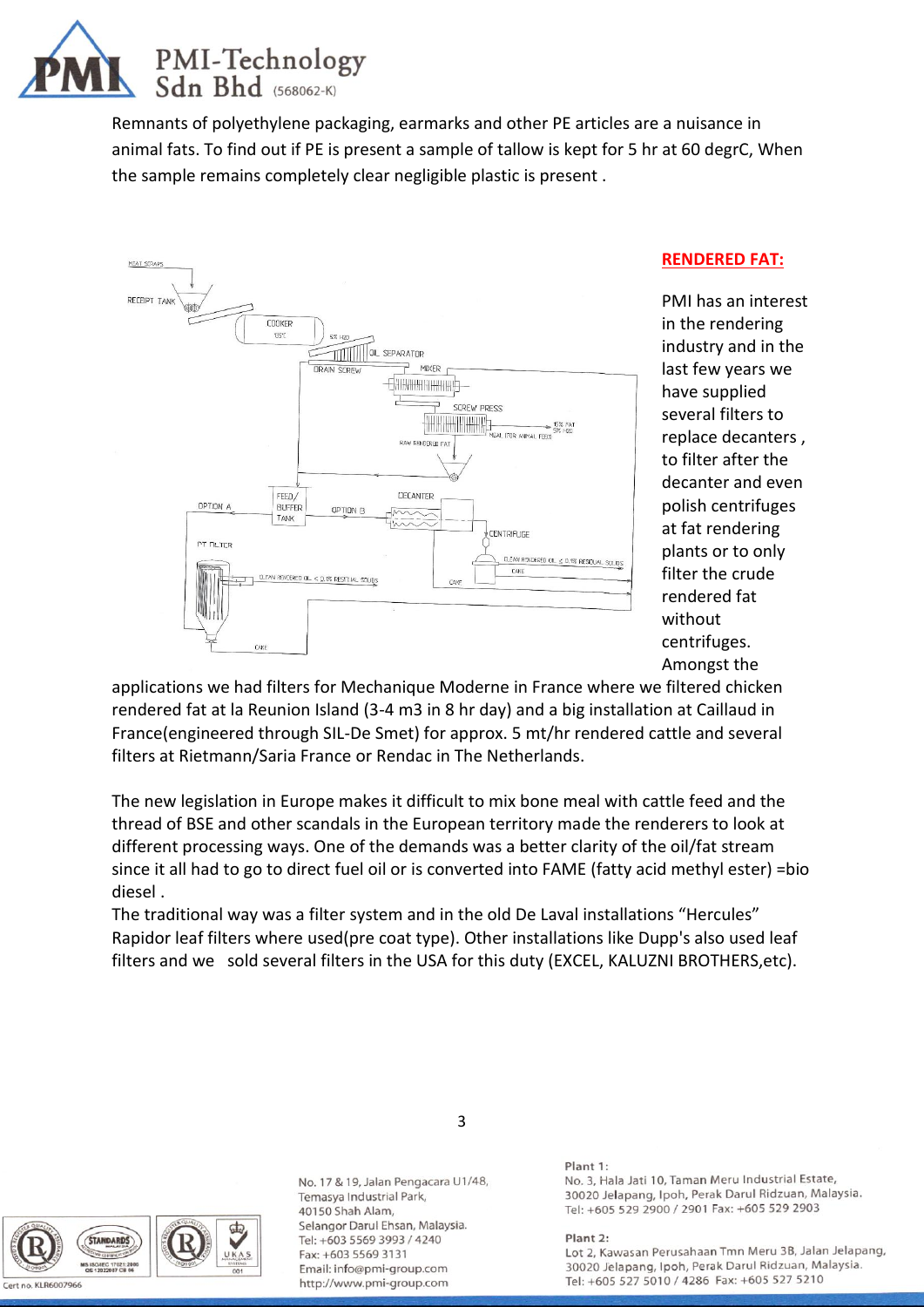





Like all process also the rendering developed . The oil was mainly used for non edible purposes and the main applications where soap, fatty acid and mixed with animal feed. This required a relative clean product but some solids where tolerated. The process starts with the reception tank from where the product/ meat scrap is mixed and chopped up before it goes to the cooker. The heated product leaves the cooker via a drain screw to the mixer and then to the expeller or screw press. From here we have meal and raw rendered fat.

The crude rendered fat contains 10 up to 15 % solids at this stage and the common way to handle it was a **decanter** that brought it down to less than 1 % (most common is >0,5 % ). If a more clean product was needed another **clarifier centrifuge** was added to bring it down to less than 0,2 residual solids.

With the new legislation and a clean oil demand to be used in industrial applications and avoid clogging ,in one of the applications like nozzle injection in Diesel engines, the **filter** option could give them a less than 0,1 % residual solids. . Plant capacity and number of units (centrifuge or filter) will be the major driver in this application.

The filters used in the past where leaf type filters (PL Vertical or PL horizontal ) but the newer plants use our Lochem Filter type RP Pulse filter. Due to expected thick cakes and high solid loadings we design the filters with a 200 mm element pitch for >50 mm cake thickness.

4



No. 17 & 19. Jalan Pengacara U1/48, Temasya Industrial Park, 40150 Shah Alam, Selangor Darul Ehsan, Malaysia. Tel: +603 5569 3993 / 4240 Fax: +603 5569 3131 Email: info@pmi-group.com http://www.pmi-group.com

## Plant 1:

No. 3, Hala Jati 10, Taman Meru Industrial Estate, 30020 Jelapang, Ipoh, Perak Darul Ridzuan, Malaysia. Tel: +605 529 2900 / 2901 Fax: +605 529 2903

Plant 2: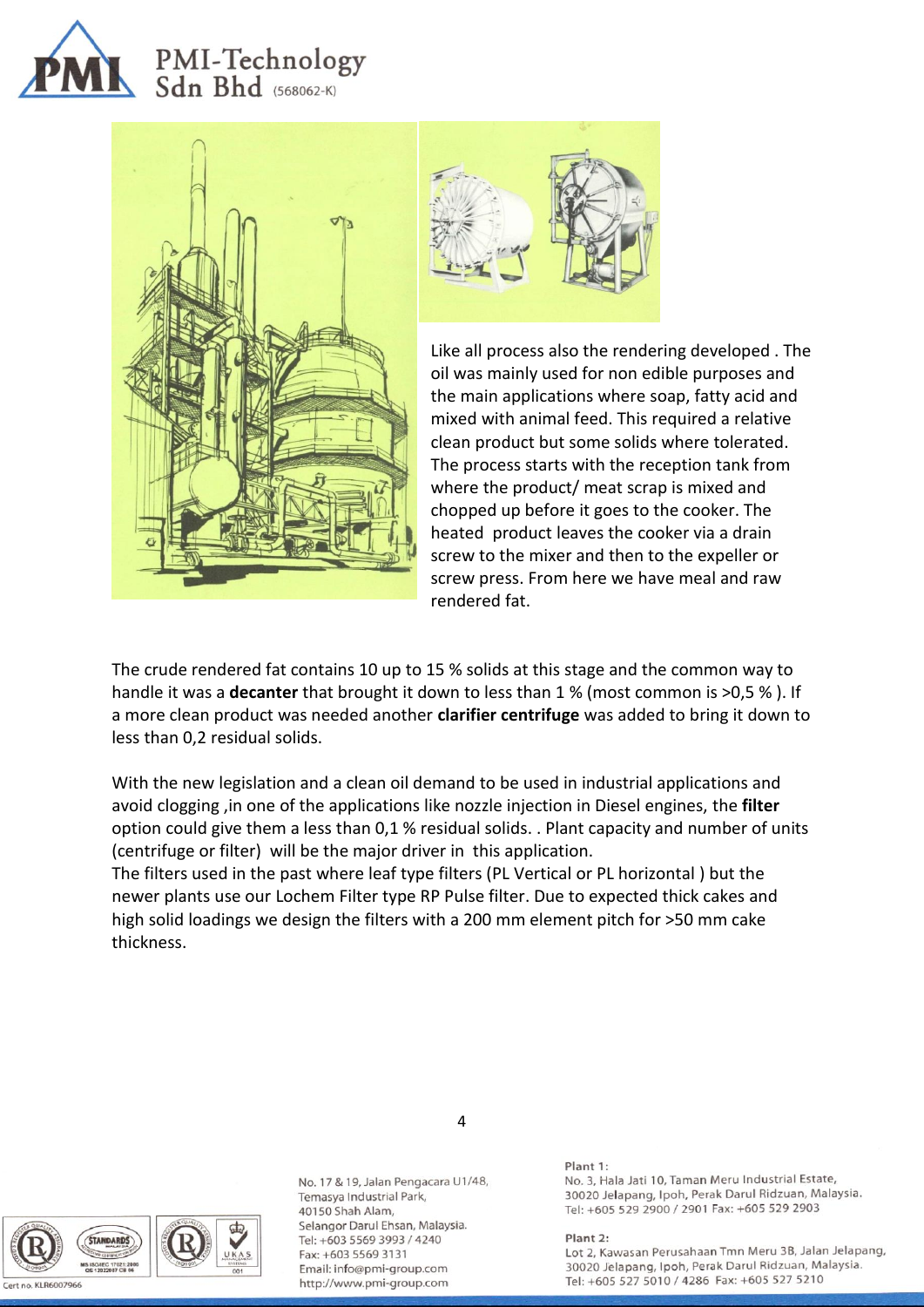

The filtration of tallow is either a bleaching application or it is done to remove the polyethylene. The polyethylene (PE) contend is important since it will have a big influence on the filterability of the product. PE is in solution at a bleaching temperature of 95-105 °C. At this temperature the bleaching is as all other oils provided that we have clean fancy tallow . Only at <70 °C the PE becomes solid ,agglomerate and can be removed. The PE causes many problems such as the coverage of instruments and the plugging of distillation columns and a haze in finished FAME. Most users therefore specify a max PE content of not more than 200 ppm in the incoming oil but it can range from 200 to 1000 or even more.

Many filters have been sold and are used to filter the bleaching clay first at 95-105 °C followed by cooling the oil to 70 °C ,solidify the PE , and filter again. In this case clay can act a body feed.

If filtration is only used to remove PE we need to pre-coat the filter for ever cycle (1 kg/m<sup>2</sup> kieselguhr , perlite or cellulose) During the entire filter cycle we also "body feed" to keep the cake open and filtration going . Another option is that the clay and the polyethylene are filtered at the same time . In this case the clay can act as a filter aid. At process temperature below 70 °C we will design on a low flow rate of approx 200 kg/m²/hr.

We looked into some old files from tallow customers and their filter aid use. We found clients that use bleaching clay and filter aids like kieselguhr / perlite both used to enhance the filtration rate and to keep the screen/cake open.

The pre coat is used to form a layer that will be tight enough to retain all the solids we want to remove and at the same time we keep the screen clean from a direct contact with the dirt .

Pre coat should if possible be done with clean oil but we have also seen that not filtered oil is used. For pre coat we use approx 1 kg /  $m<sup>2</sup>$  filter aid and we have seen that Hyflo super cel or Celite 512 and 545 are used (Celite corp. or equivalent by Dicalite) .

The body feed given to keep the cake open during filtration and to prevent plugging depends greatly on the incoming turbidity and the tallow quality. With so called fancy tallow with no more than 200 ppm incoming tallow we have had cases where we only had a body feed of 0,1-0,2 % by weight and again we used Hyflo super cel, Celite 512 or Celite 545 (equivalents used from Dicalite where speed plus or super aid). In one case we had a higher use and up to 0,2-0,3 % by weight was required to handle this material. The filter aid suppliers mention that the filter aid consumption is anywhere between 0,1-1 % by weight depending on the incoming tallow quality

5



No. 17 & 19, Jalan Pengacara U1/48, Temasya Industrial Park, 40150 Shah Alam, Selangor Darul Ehsan, Malaysia. Tel: +603 5569 3993 / 4240 Fax: +603 5569 3131 Email: info@pmi-group.com http://www.pmi-group.com

## Plant 1:

No. 3, Hala Jati 10, Taman Meru Industrial Estate, 30020 Jelapang, Ipoh, Perak Darul Ridzuan, Malaysia. Tel: +605 529 2900 / 2901 Fax: +605 529 2903

## Plant 2: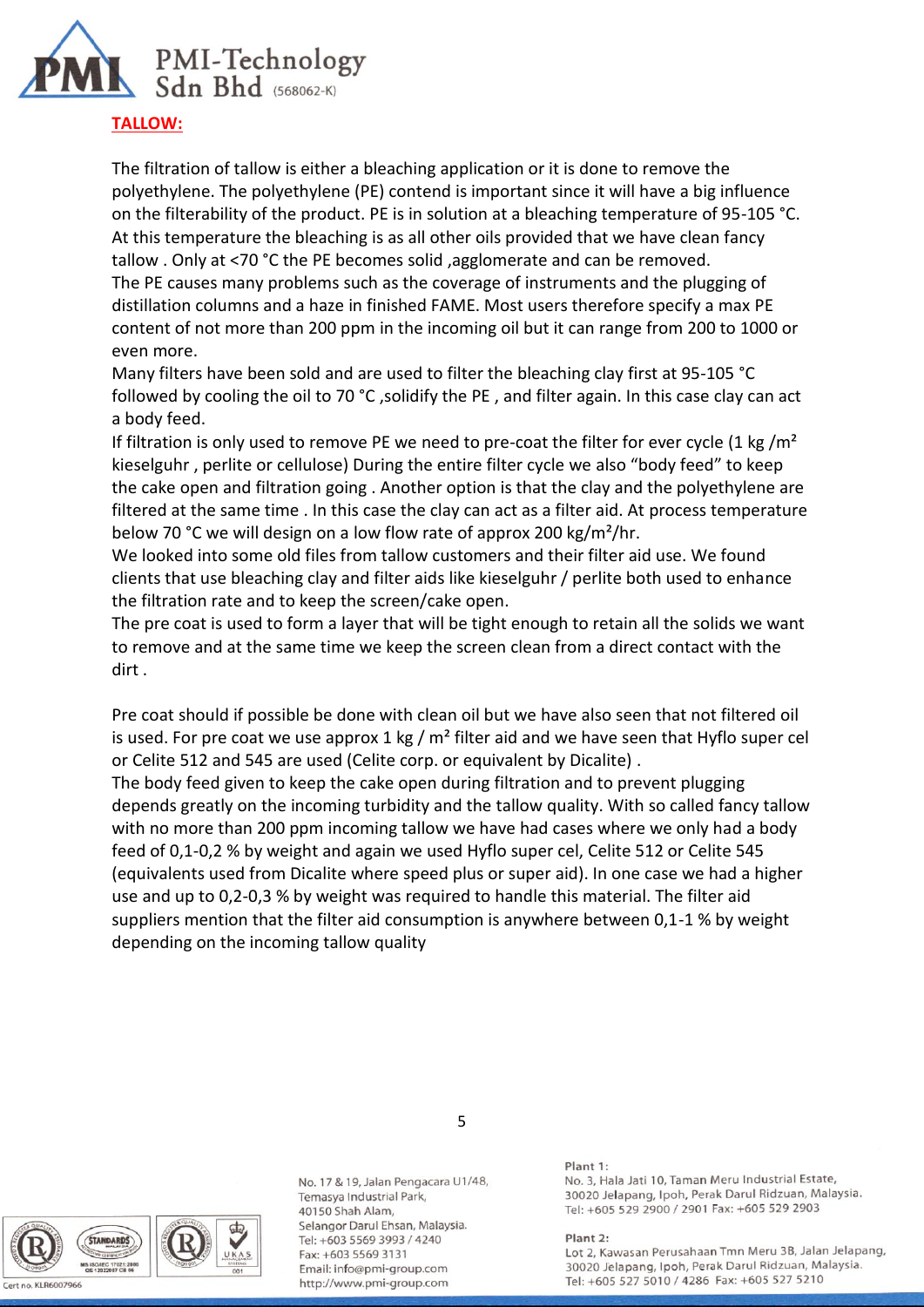

A recent report from a client showed that on a tallow with 1,3 gr/kg polyethylene in the incoming crude tallow we used 1 kg /  $m<sup>2</sup>$  pre coat and up to 0,8 % body feed to reach a filtered tallow quality of max 8 mg/kg polyethylene(guarantee is <20 ppm) in the filtered tallow.

Cake is dried with air/N2 and 25-30 % residual oil/tallow was measured in the cake after a drying period of 20-30 minutes.

The filtration of bleached oil where not more than 200 ppm PE is present we filter the bleached oil at 90-110 degrC and ensure the PE is in solution. The clay content is not more than 2% and we allow no more than 250 kg bleached tallow per sqm filter area per hr. With the knowledge that we have to remove the PE at later stage and at lower temperature it is recommended that the filter leaves are pre-coated before the clay filtration starts and this is mainly done to ensure that the plugging material does not get to the screen and make cake discharge almost impossible.

Pre-coat with one of the three known filter aids but preferably with DE (hyflo super cel, FW40 or 50) or Cellulose (JRS)

# **FISH OIL:**

We only want to mention fish oil here as one of the more exotic oils. In Europe , SEA and USA fish oil is one of the smaller oils and considered exotic. In South America fish oil is more popular. In countries like Chile and Peru some plants process up to 300 mt/day. The oil is very sensitive to contact with oxygen and it dries in only a matter of minutes. It is therefore important to avoid exposure to air and Nitrogen blanketing is recommended. Crude fish oil is handled by Centrifuges.

# **TALLOW BLEACH:**

Tallow is in general caustic or chemical refined and In good chemical refined tallow the soap is low and Phosphatides are 5-10 ppm max with max 2,5% FFA

6



No. 17 & 19, Jalan Pengacara U1/48, Temasya Industrial Park, 40150 Shah Alam, Selangor Darul Ehsan, Malaysia. Tel: +603 5569 3993 / 4240 Fax: +603 5569 3131 Email: info@pmi-group.com http://www.pmi-group.com

## Plant 1:

No. 3, Hala Jati 10, Taman Meru Industrial Estate, 30020 Jelapang, Ipoh, Perak Darul Ridzuan, Malaysia. Tel: +605 529 2900 / 2901 Fax: +605 529 2903

## Plant 2: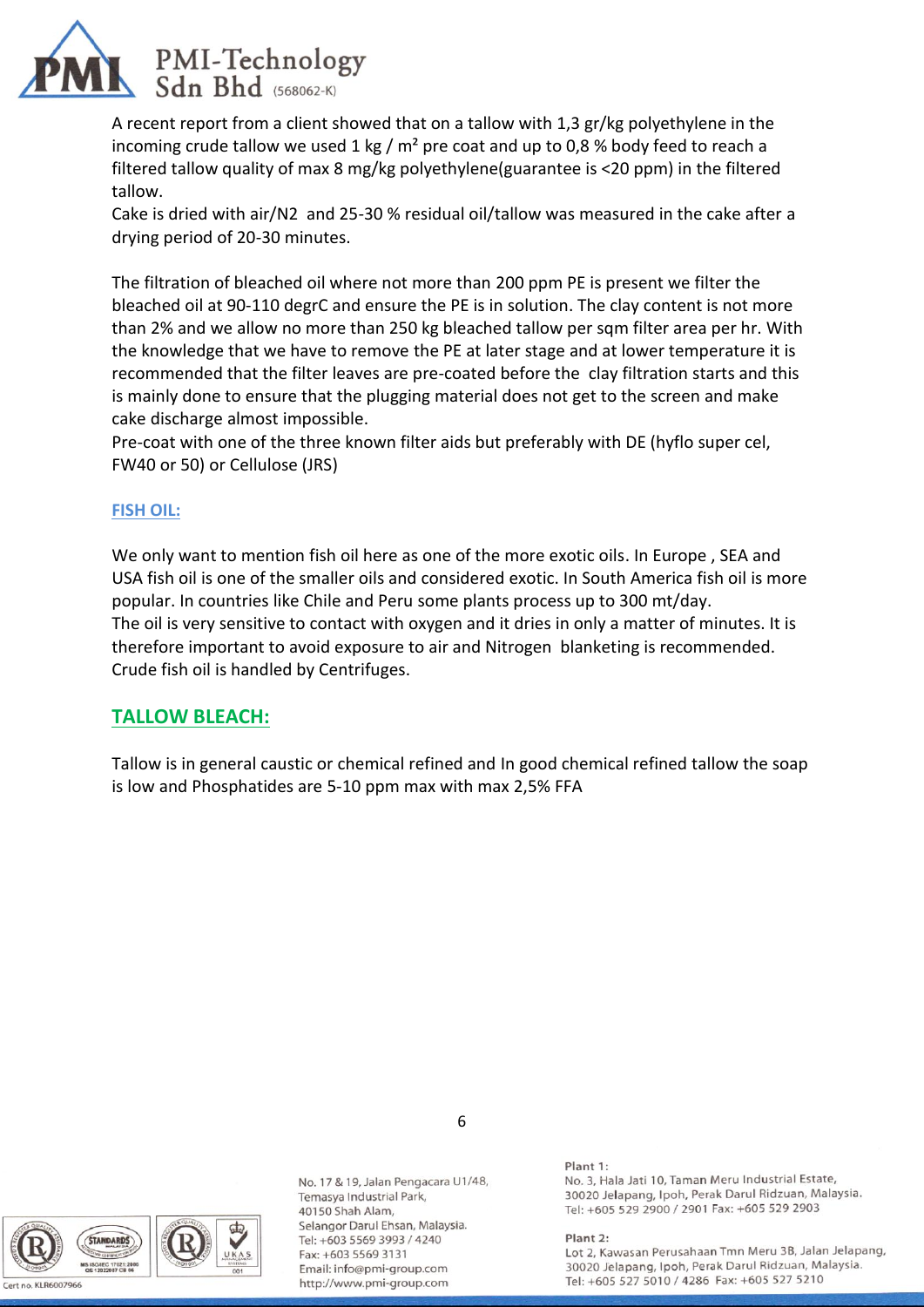

| <b>Bleaching Products</b>                                                                                                                                                                                                                                                                                                                                                                                                                                     |                                                                                                                                                                                                                                                                                                                                                                                                                                                                                                                                                                                                                                                                                                                                                                                                                                                           |                                                                                       |
|---------------------------------------------------------------------------------------------------------------------------------------------------------------------------------------------------------------------------------------------------------------------------------------------------------------------------------------------------------------------------------------------------------------------------------------------------------------|-----------------------------------------------------------------------------------------------------------------------------------------------------------------------------------------------------------------------------------------------------------------------------------------------------------------------------------------------------------------------------------------------------------------------------------------------------------------------------------------------------------------------------------------------------------------------------------------------------------------------------------------------------------------------------------------------------------------------------------------------------------------------------------------------------------------------------------------------------------|---------------------------------------------------------------------------------------|
| With reference to filtration-characteristics                                                                                                                                                                                                                                                                                                                                                                                                                  |                                                                                                                                                                                                                                                                                                                                                                                                                                                                                                                                                                                                                                                                                                                                                                                                                                                           |                                                                                       |
| <b>CLARIANT</b> (Sud Chemie)<br>۰<br><b>BASF(FILTROL)</b><br>٠<br><b>Norit ACTIVATED CARBON</b><br>п<br>OIL DRY<br>п                                                                                                                                                                                                                                                                                                                                          | Tonsil 424-OPTIMUM FF<br>GRADE 105 SF<br>SA4-PAH-HF<br><b>SELECT FF</b>                                                                                                                                                                                                                                                                                                                                                                                                                                                                                                                                                                                                                                                                                                                                                                                   | = Fast Filtration.<br>= Speed Filtration.<br>= High Filtration.<br>= Fast Filtration. |
| Seat-EXT19<br><b>CLARANT<sup>1</sup></b><br>For the allenged and advanced afficer's deptempents veng-<br><b>Market Administration</b><br>TORNA ARE \$7 is a mallion afficient adapted in contrast<br>reporters from needs only and non-period motivant by<br>Besching Kuimis, politician Keer His commission presidents<br>dinga dal estore il delle Durini Francisco<br>segner Totali, GP-17 guerreno in unitere fino<br>moggio setto economic fino che fino | <b>BASE Basiling caps predects</b><br>1-8450<br>Filmston Rote vs rienstim Breaching Archity -<br>8. Build characterized at the P. Detection of the Competition of the author is that to have the attack of<br>press hearters also also child paids subatually related for author shall also<br>. MR 147 instructs potential experience and the location and reconstruction<br>* Speculation in the contract of the contract of the contract of the<br>100<br><b>Limits</b><br>$\leftrightarrow$<br><b>SOUL-HOMEL-HOCA-Castro</b><br><b>Dear T BOW</b><br>$22000 + 455$<br>m.<br><b><i><u>Internal Standards</u></i></b><br>i el<br><b>Ander New Walkers</b><br>£ wi<br>The OR Agent at the following<br>$E = 1$<br>Ni harding annual<br><b>Close &amp; county</b><br>$\mathbf{I} =$<br>Double-to-Al-Pigers<br>$\frac{1}{2}$<br>winning of<br>٠<br>Anna wa | <b>SLAWSANT</b><br>oil:dri<br>introducio<br>mension<br>select ff<br>G)                |
|                                                                                                                                                                                                                                                                                                                                                                                                                                                               |                                                                                                                                                                                                                                                                                                                                                                                                                                                                                                                                                                                                                                                                                                                                                                                                                                                           | 32                                                                                    |

It is safe to say that the increased P and soap levels will have a negative effect on the filtration rate. In the bleaching of tallow we see activated and non activated clays depending on the final destination of the oil. In Europe it is safe to say that no tallow will end up in the human food chain and it will be mainly used in Oleo chemical applications or as feed stock for bio -fuel . This means that bleaching is

not always about color but can be the removal of insoluable's only. In most cases the better acid activated clays are used.

-TONSIL OPTIMUM FF by Sud Chemie (Clariant) where FF = FAST FILTRATION. -FILTROL 105 SF by Engelhard (BASF) where SF = SPEED FILTRATION -OIL DRI Select FF = FAST FILTERING.

In non-edible applications we see however also the on activated grades and in some of the oleo chemical applications we see clay as catalyst being used to modify the product.





No. 17 & 19, Jalan Pengacara U1/48, Temasya Industrial Park, 40150 Shah Alam, Selangor Darul Ehsan, Malaysia. Tel: +603 5569 3993 / 4240 Fax: +603 5569 3131 Email: info@pmi-group.com http://www.pmi-group.com

7

## Plant 1:

No. 3, Hala Jati 10, Taman Meru Industrial Estate, 30020 Jelapang, Ipoh, Perak Darul Ridzuan, Malaysia. Tel: +605 529 2900 / 2901 Fax: +605 529 2903

## Plant 2: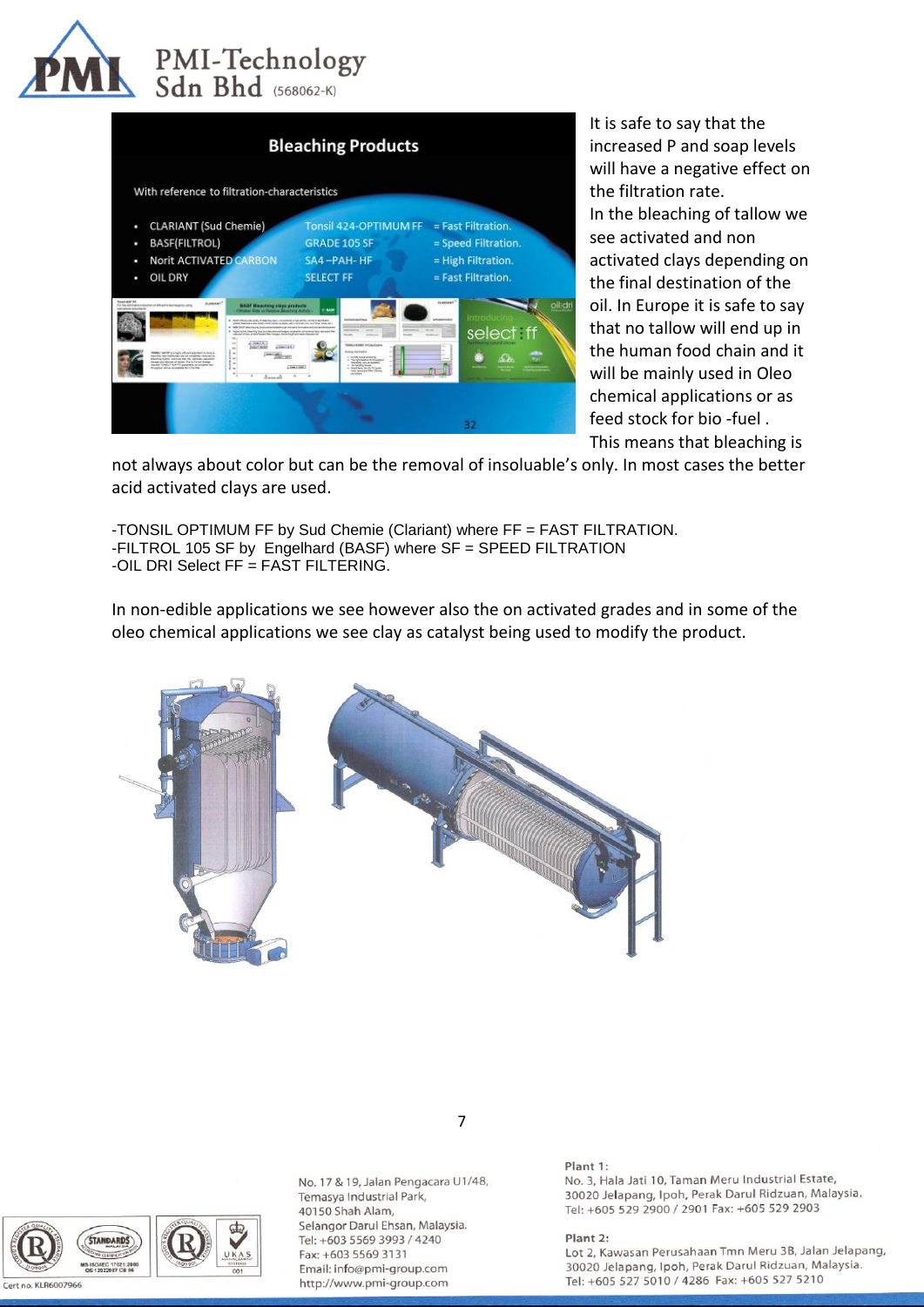

Fullers earth , Dixibond , Bentonite and others are seen and some of them require a decent pre-coat and even a body feed might be required.

In most tallow applications it is recommended to pre-coat in order to protect the screen from being clogged by jelly , slimy type of insolubles and we can chose of the three most common filter aids as there are;

A) KIESELGUHR (Diatomatheous earth).

B) PERLITE= volcanic glass.

C) CELLULOSE.

In other articles we have explained about the differences in these materials..



Both batch and continuous bleaching is used and the

filter selection is very much depending on the type of refining.. The use of silica and carbon is possible and should be treated as in the case of normal bleached vegetable oil filtration,

# *CAPACITY:*

The filter model and size chosen in the result of the final destination of the tallow. After std bleaching practice with max 2% clay used and caustic refined oil we size the filter on filter cycle length or batch size and a max allowable filtration rate of 300 kg/m²/hr. If we have to filter a batch in a given time frame we will allow higher low rate's but in conjunction with thinner cakes.

The normal cake thickness obtained is 18-20 mm which will nicely fit with the 3 inch or 75 mm leaf pitch. In batch bleach systems we see in most cases max cake thickness of 15 mm. If the bleached oil filtration run is followed by another filtration to remove the polyethylene from the oil we need to drop the temperature of the bleached tallow to less than 70 degrC , and mix it with some body feed .

To filter the clay first in the bleaching/ pre-treatment step at 95-105 °C followed by cooling the oil to 70 °C and filter again. In this case clay can act as pre-coat layer and also can be used as a body feed . In case of alternative body feed to keep the filtration going and the cake open we should calculate on approx. 0,1-1% body feed based on the incoming PE content. It is also common practise that the clay and the polyethylene are filtered at the same time so the clay can act as a filter aid. At below 70 °C we need to use low flow rate of < 200 kg/m²/hr. The residual PE content after filtration should be < 20 ppm. In the cases where PE filtration takes place as a separate step it will be necessary to pre-coat the filter first .

8



No. 17 & 19. Jalan Pengacara U1/48, Temasya Industrial Park, 40150 Shah Alam, Selangor Darul Ehsan, Malaysia. Tel: +603 5569 3993 / 4240 Fax: +603 5569 3131 Email: info@pmi-group.com http://www.pmi-group.com

## Plant 1:

No. 3, Hala Jati 10, Taman Meru Industrial Estate, 30020 Jelapang, Ipoh, Perak Darul Ridzuan, Malaysia. Tel: +605 529 2900 / 2901 Fax: +605 529 2903

## Plant 2: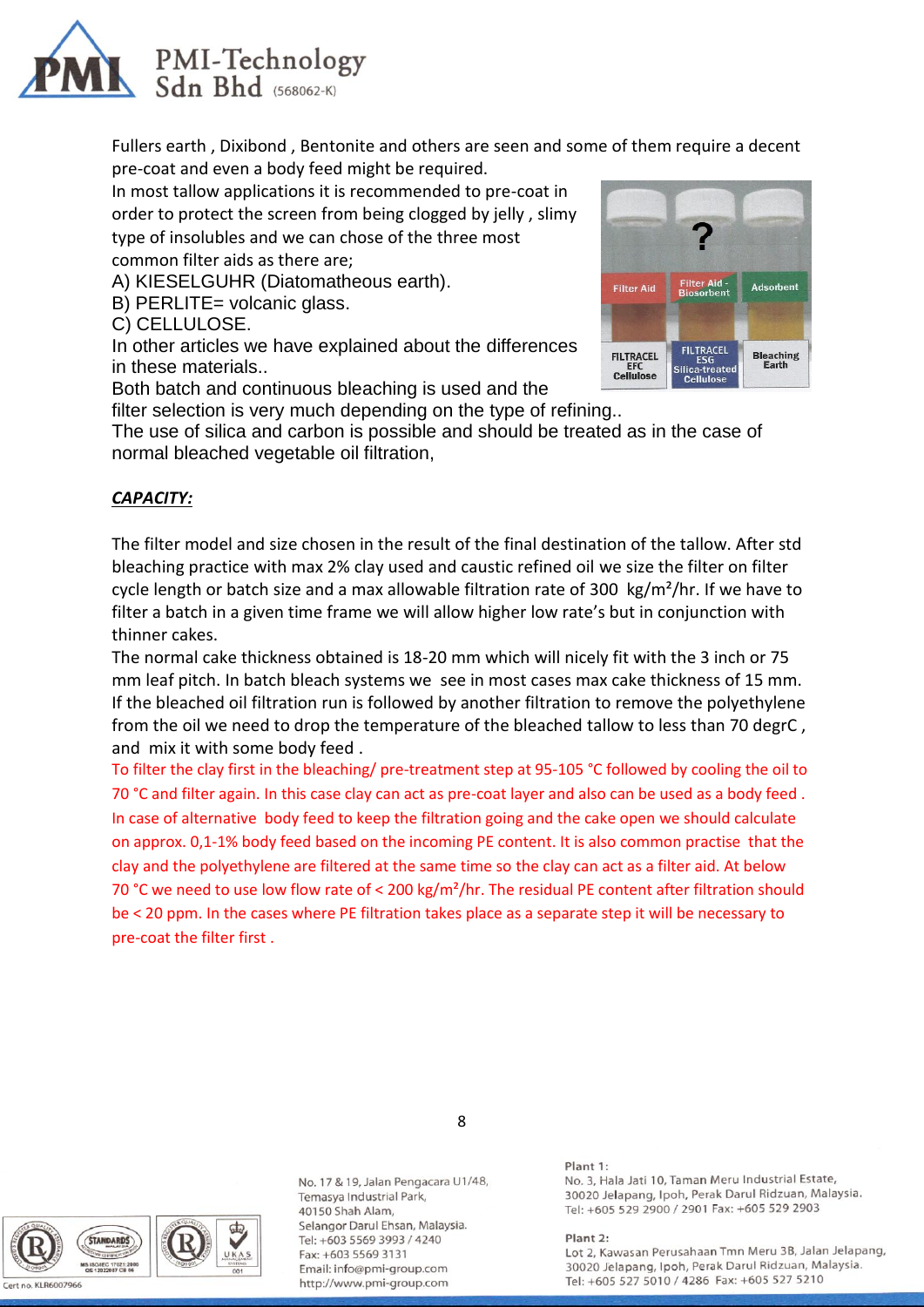

For this pre coat we use approx 1 kg /  $m<sup>2</sup>$  filter aid and we have seen that Hyflo super cel or Celite 512 and 545 are used (Celite corp). or equivalent by Dicalite and JRS (Filtracel EFC) . The body feed given to keep the cake open during filtration and to prevent plugging depends greatly on the incoming turbidity and the tallow quality.

With so called fancy tallow with no more than 200 ppm incoming tallow we only had a body feed of 0,1-0,2 % by weight and again we used Hyflo super cel, Celite 512 or Celite 545 (equivalents used from Dicalite where speed plus or super aid or JRS Filtracel EFC).

The filter aid suppliers mention that the filter aid consumption is anywhere between 0,1-1 % by weight depending on the incoming tallow quality. This pre coated filter with flexible body feed at 70 degrC should be sized on 250 kg/sqm/hr flow rate .

# *MATERIAL CHOICE:*

In the caustic refining process there is less acid degumming used but the correct material choice remains essential. It is for this reason that our filter elements ,for any bleaching filter, are always made in material AISI 316L(1.4404) but with the actual filter screen can be either std 316L/1.4404 or a special alloy NSCD or 316S which is a 904L alloy(1.4539) with high Cr,Ni,Mo and some copper. This material has proven to be resistant against all acid influenced process conditions where 316L is questionable.

The vessel is in most cases carbon steel but options like stainless steel AISI 304 cover disc are available.

# *CAKE DRYING:*

The cake blowing is std done with steam since this will give you the lowest residual oil contend. The steam consumption is approx 0,5 kg steam at 2-3 barG pressure (140 °C) per kg of dry clay cake based on max 15-20 minutes drying time. The residual oil contend in the spend clay will be approx 22-25%.

When air/N2 is used the consumption is 0,12-0,15 nm3 /m<sup>2</sup>/min at 2-3 bar pressure and the residual oil content in the cake is not less than 30-35 %.

All these figures are based on the use of first class clays and possible use of filter aid or precoat material.

The processing of edible oils and fats is currently very much discussed. The use of different process , adsorbents, less adsorbents, re-use of clay's and more optimal use of clays plus process developments in other parts of the process are all being practiced within modern refinery organizations.

Like everything in life these new products , processing methods, additives and claims needs to be verified before we can safely assume that they function and the claim is true.

9



No. 17 & 19, Jalan Pengacara U1/48, Temasya Industrial Park, 40150 Shah Alam, Selangor Darul Ehsan, Malaysia. Tel: +603 5569 3993 / 4240 Fax: +603 5569 3131 Email: info@pmi-group.com http://www.pmi-group.com

Plant 1: No. 3, Hala Jati 10, Taman Meru Industrial Estate, 30020 Jelapang, Ipoh, Perak Darul Ridzuan, Malaysia. Tel: +605 529 2900 / 2901 Fax: +605 529 2903

Plant 2: